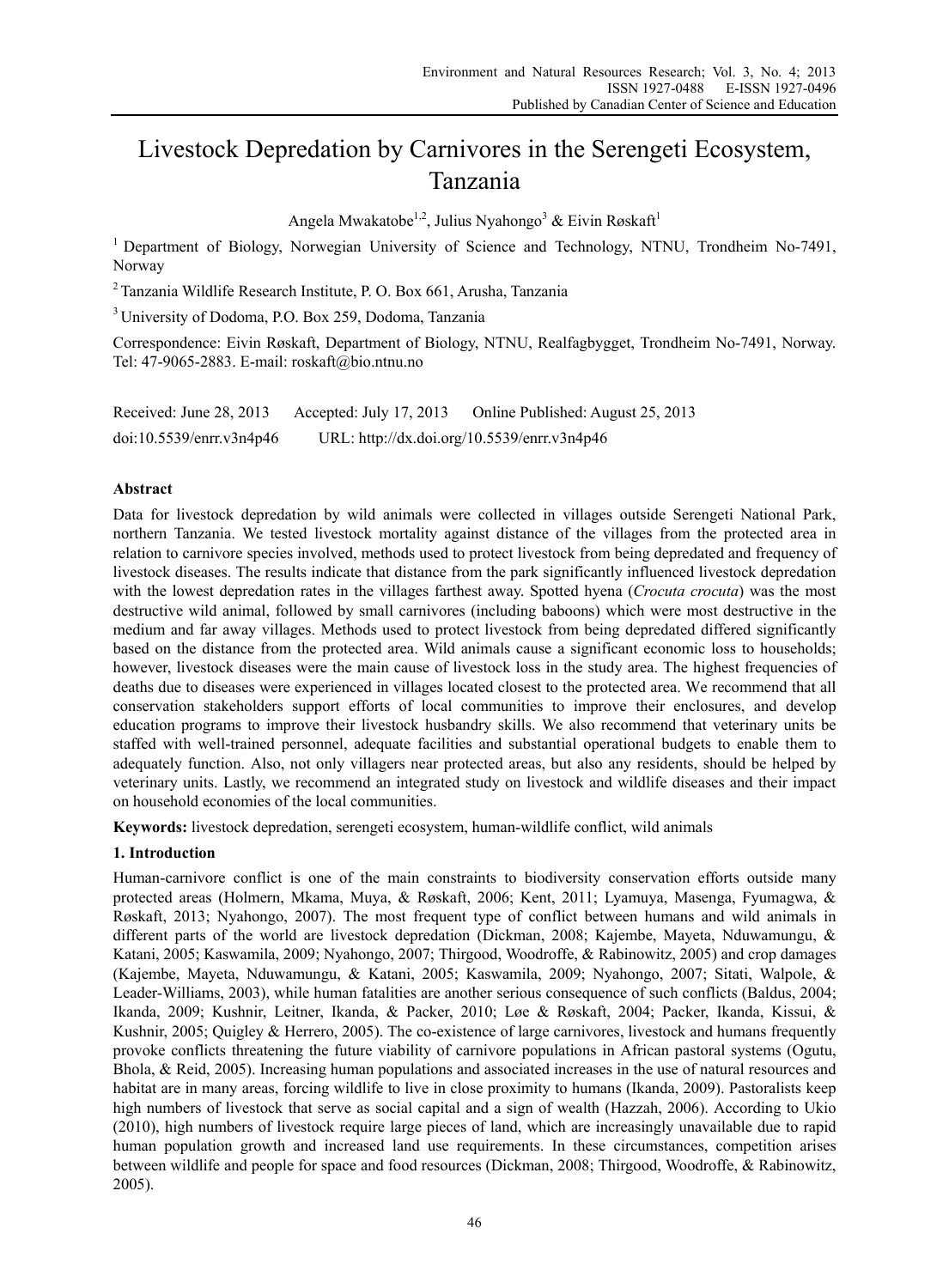Human-wildlife conflict due to predation affects population dynamics of wild carnivores near park boundaries (Kangwana, 1996; Kangwana, 1995; Kolowski & Holekamp, 2006; Sillero-Zubiri & Laurenson, 2001). However, according to Ogada (2003), conflict with local people, particularly over depredation of livestock, is a major cause of population decline in carnivores, affecting both protected carnivore populations as well as those living outside of protected areas. Livestock predation is primarily caused by yellow baboons (*Papio cynocephalus*), leopards (*Panthera pardus*), lions (*Panthera leo*) and spotted hyenas (*Crocuta crocuta*) (Holmern, Mkama, Muya, & Røskaft, 2006; Ikanda & Packer, 2008; Kissui, 2008; Kolowski & Holekamp, 2006; Nyahongo, 2007; Packer, Ikanda, Kissui, & Kushnir, 2005) in many protected areas as well as outside of protected areas in Tanzania. Black-backed jackals (*Canis mesomelas*), golden jackals (*Canis aureus*), olive baboons (*Papio anubis*)*,* and African wild dogs (*Lycaon pictus*) are other important predators (Holmern, Mkama, Muya, & Røskaft, 2006; Holmern, Nyahongo, & Røskaft, 2007; Lyamuya, Masenga, Fyumagwa, & Røskaft, 2013; Masenga & Mentzel, 2005).

A range of options exist for people attempting to decrease conflict with wildlife, including reducing the likelihood of attacks by using protective measures (such as livestock-guarding dogs and donkeys), electric fencing, improved construction of livestock enclosures, toxic collars, disruptive stimuli and other aversive techniques (Hodkinson, Davies-Mostert, Komen & Snow, 2007; Marker, Dickman, & Macdonald, 2005; Ogada, Woodroffe, Oguge, & Frank, 2003; Ukio, 2010). Improvements in livestock husbandry, such as the employment of herders and the kraaling of stock (enclosure for livestock), have been shown to considerably reduce the rates of depredation by carnivores (Ogada, Woodroffe, Oguge, & Frank, 2003). Livestock depredation promotes negative emotional sentiments towards conservation (Ikanda, 2009; Røskaft, Händel, Bjerke, & Kaltenborn, 2007). It leads to indiscriminate persecution of wildlife, in the form of retaliatory killing in retribution for losses (Ikanda & Packer, 2008; Kissui, 2008; Woodroffe & Frank, 2005).

The cost of livestock predation is greater where people's livelihoods depend entirely on livestock keeping (Ogada, Woodroffe, Oguge, & Frank, 2003). Losses due to depredation are common with cattle, sheep and goats (Inskip & Zimmerman, 2009). Loss of a single domestic animal creates serious socio-economic problems to affected families (Ikanda, 2009; Nyahongo & Røskaft, 2011). However, diseases have been reported to contribute to far more livestock losses than predation in some Tanzanian areas (Graham, Beckerman, & Thirgood, 2005; Kissui, 2008; Nyahongo, 2007; Nyahongo & Røskaft, 2011).

Predators may be attracted to feed on domestic stock when stock are taken to graze around protected areas or within their village areas; however, the number of livestock killed by predators per year per household has rarely been quantified. Ultimately, effective conflict resolution on livestock depredation requires a broad, many-sided and truly interdisciplinary approach. Conservation biologists must therefore move beyond examining the wider ecological, socio-economic and cultural conditions under which intense conflicts arise (Dickman, 2010). Therefore, this study intended to investigate the losses that local communities incur due to livestock depredation and analyse the economic effects these losses have on household income. We hypothesise that livestock losses due to depredation are higher in villages close to protected areas than in distant villages. We also hypothesised that household economic losses due to livestock depredation are higher in the villages close to the protected areas than in distant villages and that the losses due to larger carnivores are more serious in the villages close to the protected area because larger carnivores can only leave the protection of the park for short periods of time. Because diseases cause major losses in African livestock husbandry, we predicted that livestock losses due to diseases are higher in the villages close to the protected area due to frequent contact with wildlife. Finally, we tested the measures that people employ to avoid depredation.

## **2. Methods**

#### *2.1 Study Area*

The study area is located in the north-eastern corner of Tanzania in the north-western region of Serengeti National Park  $(SNP)$  – (Figure 1). SNP covers a total area of 14, 763 km<sup>2</sup>. The western Serengeti corridor extends westward to Lake Victoria (1°30′ – 2°30′ and 33°50′S - 34°45′E). Rainfall in the Serengeti is seasonal and determined by large-scale weather patterns, modified by local topography (Pennycuick & Norton-Griffiths, 1976). The rain normally falls in two periods; the short rains from November to February and the long rains from April to June. There is a rainfall gradient from the dry southwest plains to the wetter northwest plains. Rainfall increases from 514-688 mm per year in the southeast plains to 857-976 mm per year in the central woodlands and western corridor to 972-1100 mm per year in the north (Campbell & Hofer, 1995). The monthly averages of the maximum temperatures in the western Serengeti fluctuate between 25 °C to 32 °C (Campbell & Hofer, 1995). The minimum daily temperature ranges between 13 °C and 19 °C. The people inhabiting this region are either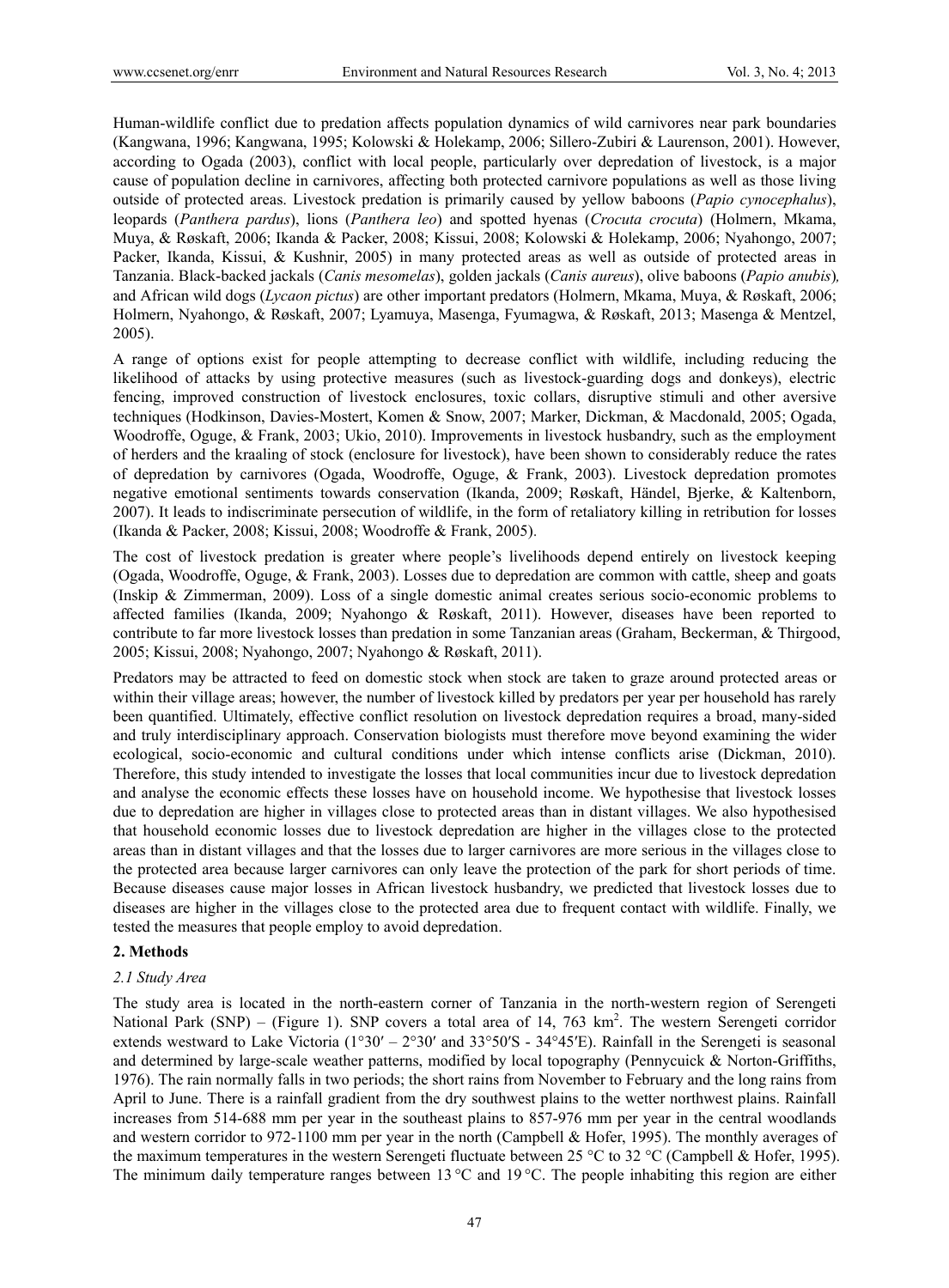agro-pastoralists or pastoralists. Serengeti National Park currently suffers a high degree of conflict between conservation priorities of the park and priorities of local communities (Hofer, Campbell, East, & Huish, 1996; Loibooki, 1997). The human population of the western Serengeti is high and expected to increase due to high birth rates and immigration into villages adjacent to protected areas (Estes, Kuemmerle, Kushnir, Radeloff, & Shugart, 2012; Hofer, Campbell, East & Huish, 1996). The areas north and west of SNP are densely populated (> 70 people/km²). The human population in the Mara Region in 2001 was approximately 1.37 million, growing at a rate of 2.9% per annum (URT, 2003). The main ethnic groups in the two districts are Ikoma, Sukuma, Nata, Ikizu, Jita and Kurya. Although most people are subsistence farmers, there are some ethnic differences in economic activities, which include fishing, livestock rearing, game meat hunting, and trading (Loibooki, 1997; Loibooki, Hofer, Campbell, & East, 2002). Livestock rearing is for both meat and income (Kauzeni & Kiwasila, 1994; Olsen, 1998). Husbandry is commonly practiced in the western Serengeti, and livestock includes cattle, goats, sheep and poultry, although a few households keep pigs and donkeys (Nyahongo, 2007).

#### *2.2 Data Collection Techniques*

Data for the current study were collected throughout the year from January to December 2010. Sampling included nine selected villages along a gradient of distance from the park. Three villages were located within a 10 km distance from the protected area (Robanda, Nyamakendo and Nattambisso), three villages were within a 40 km from the protected area (Butiama, Busegwe and Rwamkoma) and three villages were within a 80 km from the protected area (Ochuna, Makongro and Kowak) (Figure 1). Data for livestock depredation were collected through different techniques: key informant survey, group discussions, and questionnaires. The questionnaire interviews covered a total of 459 households that were randomly selected from the village and sub-village registers for interviews. We interviewed household heads, their wives or resident adults ( $\geq 18$  years old). The villages and sub-villages were picked based on a random-systematic selection. In terms of gender, 36.2% of the interviewed respondents were females and 63.8% were males. The questions were both close-ended and open-ended aimed at extracting the respondent's opinion in an open minded atmosphere. The questionnaire addressed socio-demographic variables including number of livestock owned, livestock depredation experiences, livestock depredation incidences, type of livestock depredated and wild animals responsible for the damage, estimates of livestock depredation, coping strategies against livestock depredation and livestock diseases experienced in the study area. The same data were recorded for the six selected villages. For each village, we selected ten households whose livestock were monitored for livestock depredation. We hired an enumerator in each village who recorded livestock predation data in the village and in other adjacent villages.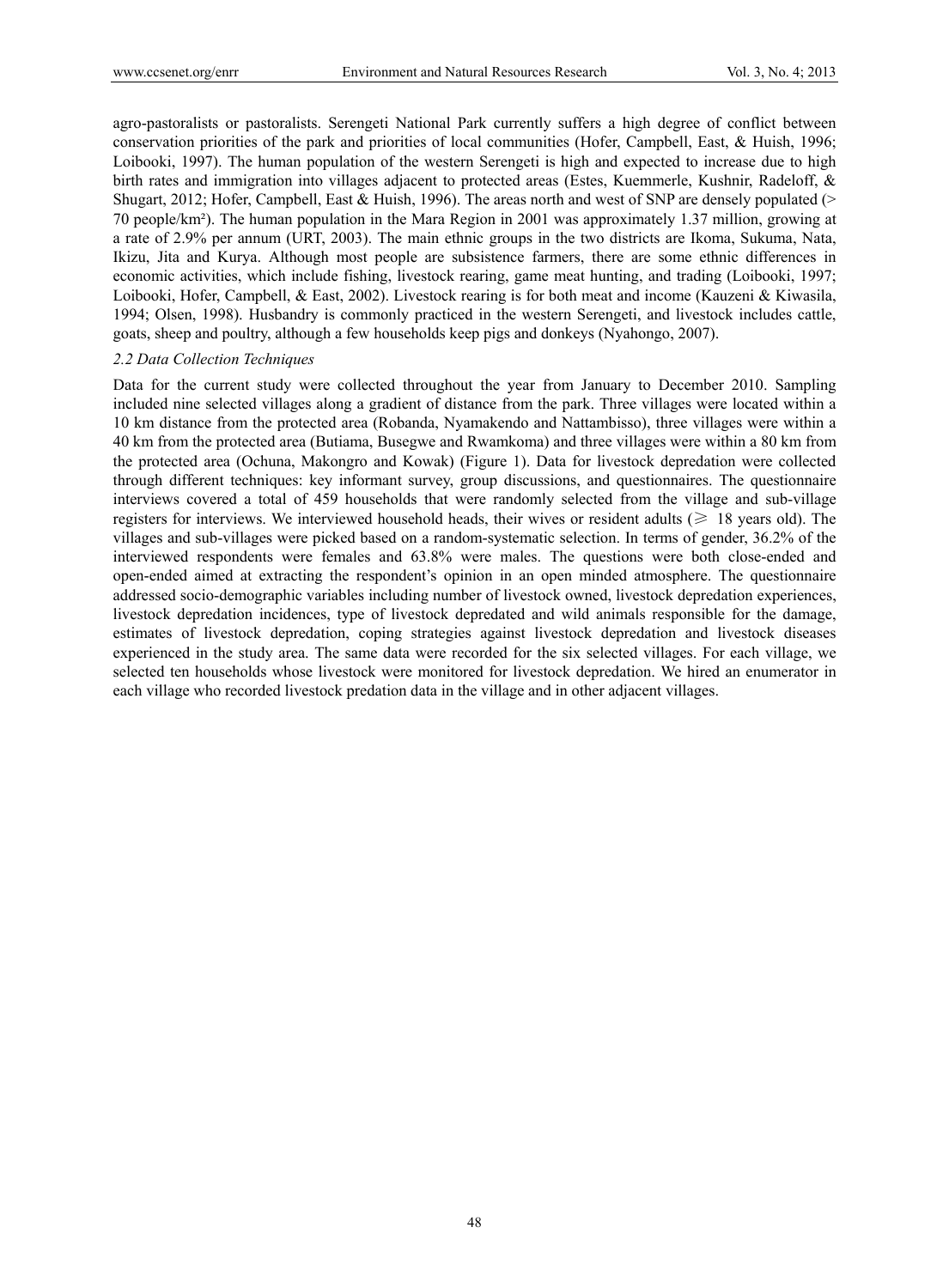

Figure 1. Map of study area showing Serengeti National Park, Grumeti and Ikorongo Game Reserves, Lake Victoria and the surveyed villages (Robanda, Nyamakendo, Nattambisso, Butiama, Busegwe, Rwamkoma, Ochuna, Makongro and Kowak indicated with triangles)

#### *2.3 Data Analysis*

Statistical analyses were conducted using Statistical Package for the Social Sciences (SPSS, version 17). Pearson's Chi-square analyses were applied to test for the differences between independent variables including distance from the protected area (village within 10 km (closest villages), 40 km (medium villages) or 80 km (far away villages) and whether this influenced livestock depredation patterns in the study area, whether carnivore species involved in livestock depredation related to the distance of the village from the protected area, different methods used to protect livestock from being depredated by wild animals and the frequency of occurrence of livestock diseases. A Multiple response analysis was used to estimate loss cost of livestock depredation per household per year.

## **3. Results**

## *3.1 Livestock Depredation by Wild Animals*

The majority of respondents kept livestock  $(85.2\%, n = 452)$ , and  $58.4\%$   $(n = 385)$  of the respondents had experienced livestock depredation. The frequency of livestock depredation differed significantly among the surveyed villages along the gradient of distance from the park (Closest = 74.8%; Medium = 62.8% and Far away  $= 41.6\%$  (Pearson's Chi-square:  $\chi^2 = 31.8$ , d.f. = 2, P < 0.001, Figure 2).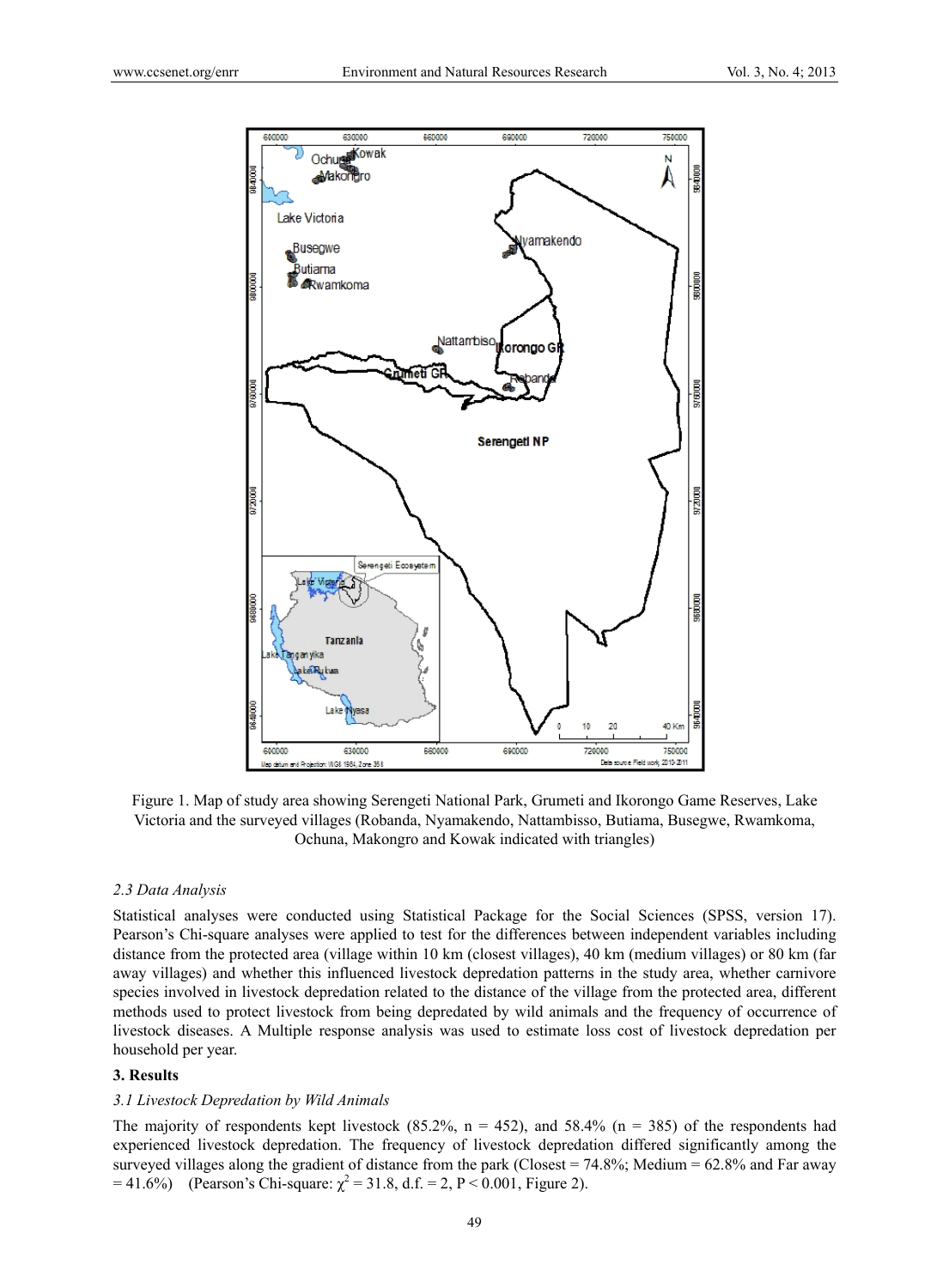

Figure 2. Percentage of households experiencing livestock disease losses and livestock depredation in relation to distances from the protected areas of the surveyed villages

## *3.2 Wild Animals Involved in Livestock Depredation*

Wild animals involved in livestock depredation differed significantly among the surveyed villages (Pearson's Chi-square:  $\chi^2 = 79.6$ , d.f. = 8, P < 0.001, Table 1). Spotted hyenas were reported to be the most destructive wild animals in all surveyed villages  $(51.3\%, n = 385)$ , followed by other small carnivores and primates (mongoose, jackals, baboons) (32.1%,  $n = 385$ ), which were most destructive in the intermediate and farther villages. Other wild animals reported to kill livestock were hawks, leopards, lions, and wild dogs. Spotted hyenas were reported to kill all types of livestock from cattle to poultry (Table 2), while other large and medium sized carnivores were mainly reported to kill cattle or goats. Poultry were depredated by small carnivores and hawks while domestic dogs were reported to be depredated by hyenas and jackals (Table 2).

| Villages |               | Wild animals     |                                  |       |                  |                   |  |  |  |  |
|----------|---------------|------------------|----------------------------------|-------|------------------|-------------------|--|--|--|--|
|          |               | Spotted<br>Hyena | Small<br>Carnivores <sup>x</sup> | Hawks | Leopards         | Lions / Wild dogs |  |  |  |  |
| Closest  | N             | 85               | 14                               | 6     | 12               | $12^{xx}$         |  |  |  |  |
|          | $\frac{0}{0}$ | 65.9             | 10.9                             | 4.7   | 9.3              | 9.3               |  |  |  |  |
| Medium   | N             | 36               | 42                               | 10    | $\boldsymbol{0}$ | $\boldsymbol{0}$  |  |  |  |  |
|          | $\frac{0}{0}$ | 40.9             | 47.7                             | 11.4  | $\boldsymbol{0}$ | $\boldsymbol{0}$  |  |  |  |  |
| Far away | N             | 55               | 54                               | 16    | 1                | $\boldsymbol{0}$  |  |  |  |  |
|          | $\%$          | 43.5             | 42.9                             | 12.7  | 0.3              | $\boldsymbol{0}$  |  |  |  |  |
| Total    | N             | 176              | 110                              | 32    | 13               | 12                |  |  |  |  |
|          | $\frac{0}{0}$ | 51.3             | 32.1                             | 9.3   | 3.8              | 3.5               |  |  |  |  |

Table 1. Wild animals involved in livestock depredation based on distance from the protected area

 $\bar{x}$  = Small Carnivores includes mongoose, jackals and baboons.

 $x = 8$  cases of lions and 4 cases of wild dogs.

#### *3.3 Measures by Local Communities for Prevention of Livestock Depredation*

To prevent livestock depredation from wild animals, local communities around the Serengeti ecosystem use different methods. However, the methods widely used to protect livestock from being depredated by wild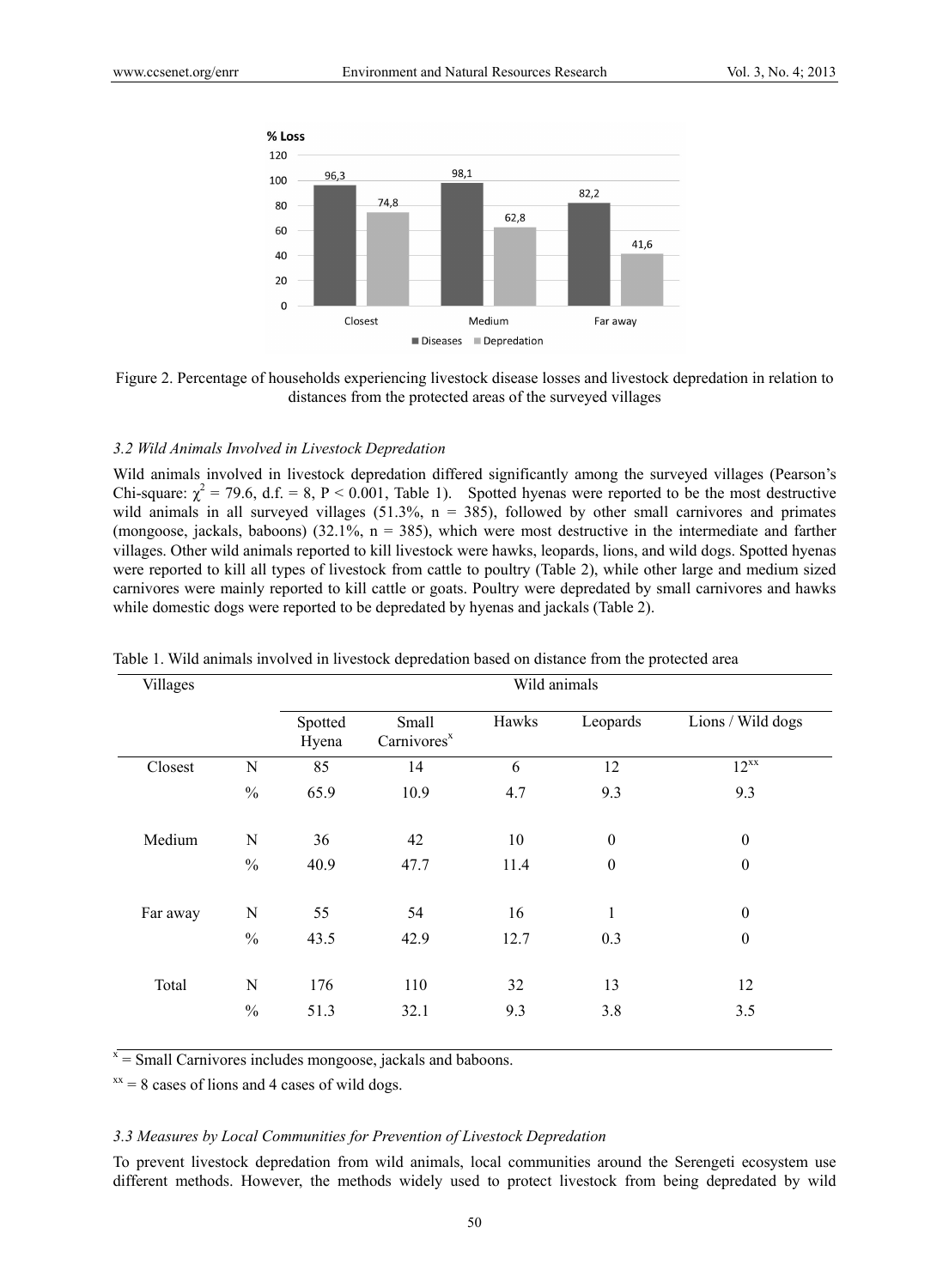animals differed significantly by the distance of the village from the protected area (Pearson's Chi-square:  $\chi^2$  = 14.4 d.f.  $= 6$ ,  $P = 0.025$ , Table 3). The most commonly used strategy to prevent livestock depredation was to build livestock enclosures (bandas) to protect livestock at night (39.8%,  $n = 231$ ), followed by the constant guarding of livestock with arrows and spears in the field when grazing  $(35.5\%, n = 231)$  and using guard dogs in the field and at night  $(13.9, n = 231)$ . Constant guarding of livestock with arrows and spears in the field when livestock are grazing was the most preferred protection method against depredation by livestock keepers in villages closest to the protected area. Building livestock enclosures (bandas) to protect livestock at night and the use of guard dogs were mostly used in the villages furthest away from the protected area (Table 3).

| Responsible wild animals      | Livestock depredated |            |       |               |               |  |  |
|-------------------------------|----------------------|------------|-------|---------------|---------------|--|--|
|                               | Cattle               | Goats      | Sheep | Dogs          | Poultry       |  |  |
| Spotted hyena                 |                      |            |       |               |               |  |  |
| Leopard                       | V                    |            |       |               |               |  |  |
| Lion                          | V                    |            |       |               |               |  |  |
| Wild dog                      |                      | $\sqrt{ }$ |       |               |               |  |  |
| Small carnivores <sup>x</sup> |                      |            | V     | $\mathcal{N}$ | $\mathcal{N}$ |  |  |
| Hawks                         |                      |            |       |               | $\mathcal{N}$ |  |  |

Table 2. Wild animals responsible for specific livestock depredated

 $x =$  Small carnivores includes mongoose and jackals and baboons.

## *3.4 Economic Loss Due to Livestock Depredation*

The estimated cost of depredation differed significantly among the villages along the gradient of distance from the protected area (ANOVA;  $F = 7.724$ , d.f. = 2, P = 0.001, Table 4). The total estimated mean loss for the surveyed villages caused by livestock depredation was 47,094 Tshs (equivalent to \$28.60 USD) per household per year (Table 4). The villages located closest to the protected area reported to have the highest mean estimated loss (71,293 Tshs equivalent to \$47.50 USD) per household per year compared to other villages. The villages located far away from the protected area reported to have the lowest estimated loss (29,066 Tshs equivalent to \$19.40 USD) per household per year. The total mean number of depredated livestock was one cow, one goat, one dog and one sheep per household per year while the number of poultry was three per household (see Table 5). There were no records of depredated donkeys in the surveyed villages.

|  |  |  |  | Table 3. Preventive measures to reduce livestock depredation in relation to distances from the protected area |
|--|--|--|--|---------------------------------------------------------------------------------------------------------------|
|  |  |  |  |                                                                                                               |

| Villages | Preventing measures |                                                             |                                                       |                       |      |       |  |
|----------|---------------------|-------------------------------------------------------------|-------------------------------------------------------|-----------------------|------|-------|--|
|          |                     | <b>Building</b><br>of<br>livestock<br>enclosures/<br>bandas | Guarding<br>livestock with<br>and<br>arrows<br>spears | Guarding<br>with dogs | None | Total |  |
| Closest  | N                   | 30                                                          | 38                                                    | 8                     | 10   | 86    |  |
|          | $\%$                | 34.9                                                        | 44.2                                                  | 9.3                   | 11.6 | 100   |  |
| Medium   | N                   | 12                                                          | 19                                                    | 7                     | 7    | 45    |  |
|          | $\frac{0}{0}$       | 26.7                                                        | 42.2                                                  | 15.6                  | 15.6 | 100   |  |
| Far away | N                   | 50                                                          | 25                                                    | 17                    | 8    | 100   |  |
|          | $\frac{0}{0}$       | 50.0                                                        | 25.0                                                  | 17.0                  | 8.0  | 100   |  |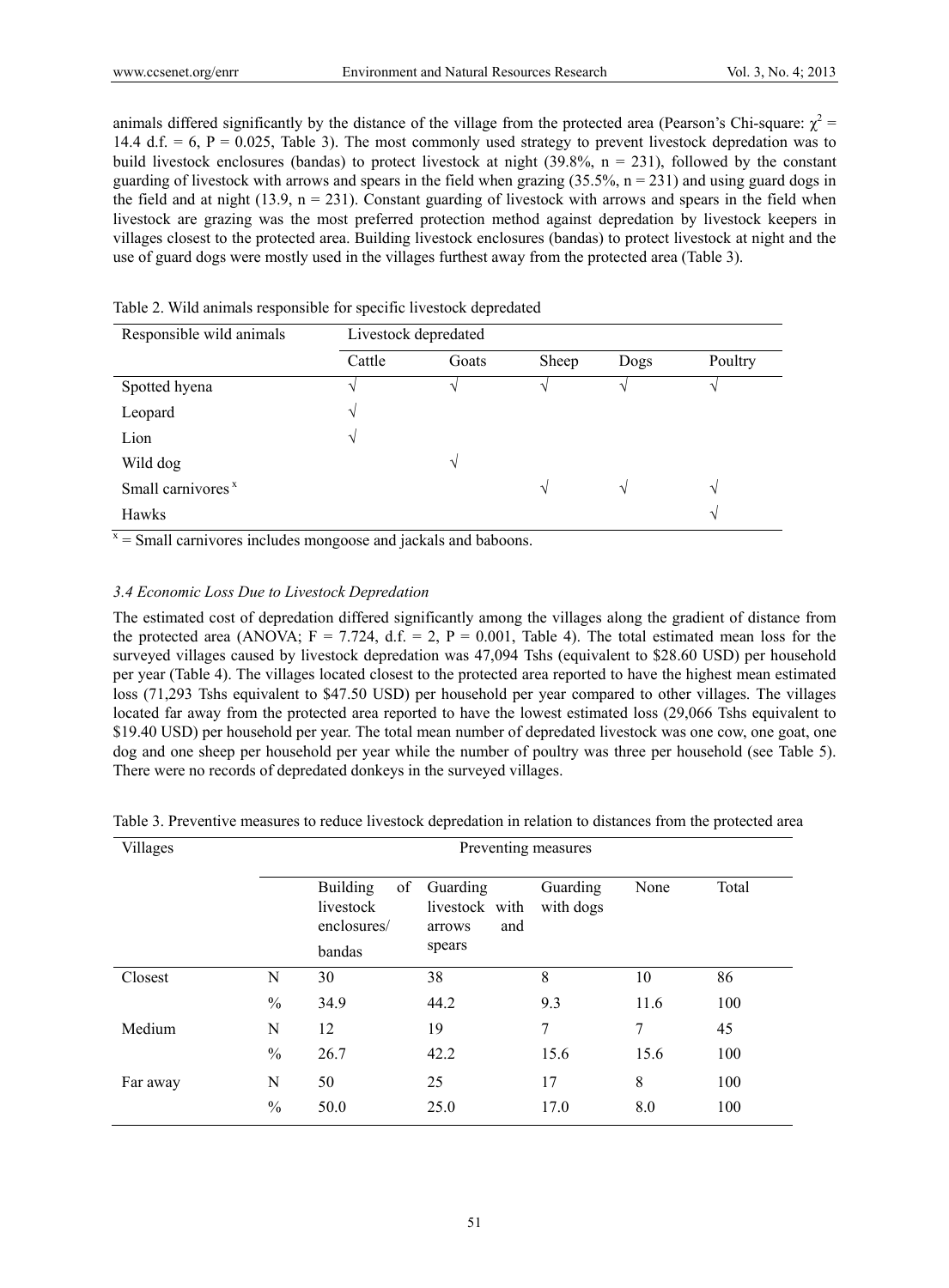| Village of respondent | Estimated cost of livestock depredated (TShs) |  |  |  |
|-----------------------|-----------------------------------------------|--|--|--|
|                       | Mean $(SD)$ N                                 |  |  |  |
| Closest               | 71,293.00 ( $\pm$ 10.431) N = 55              |  |  |  |
| Medium                | $34,090.00 \ (\pm 10.000) \ N = 38$           |  |  |  |
| Far away              | $29,066.00 \ (\pm 5.848) \ N = 46$            |  |  |  |
| Total                 | 47,094.00 ( $\pm$ 9.719) N = 139              |  |  |  |

## Table 4. Estimated cost of livestock depredation by wild carnivores per household per year

#### *3.5 Livestock Diseases*

Overall,  $91\%$  of respondents (n = 385) reported loss because of livestock disease. The frequency of livestock diseases differed significantly among the surveyed villages along the gradient of distance from the park (Pearson's Chi-square:  $\chi^2 = 23.7$ , d.f. = 2, P < 0.001, Figure 2). The frequency of households that experienced livestock loss due to disease was highest in villages located close to the protected area (Figure 2). Ninety-six percent of respondents (96.2%,  $n = 385$ ) were reported to treat their livestock to cure them from different diseases.

Table 5. Number of livestock depredated per household per year along the distance from the protected area

| Village  |            |                | Number of livestock depredated |            |          |         |  |  |
|----------|------------|----------------|--------------------------------|------------|----------|---------|--|--|
|          |            | Cattle         | Goats                          | Dogs       | Sheep    | Poultry |  |  |
| Closest  | Mean       | 1.5            | $1.7\,$                        | $1.3$      | 1.8      | 3.4     |  |  |
|          | ${\bf N}$  | $18\,$         | 19                             | 15         | 17       | 65      |  |  |
|          | ${\rm SD}$ | 0.78           | 0.87                           | 0.45       | 1.03     | 2.82    |  |  |
| Medium   | Mean       | $1.0\,$        | $1.1\,$                        | 1.0        | $1.0\,$  | 3.4     |  |  |
|          | ${\bf N}$  | $\mathfrak{Z}$ | $8\,$                          | 5          | $\,1$    | 43      |  |  |
|          | ${\rm SD}$ | $0.00\,$       | 0.35                           | $0.00\,$   |          | 3.46    |  |  |
| Far away | Mean       | 1.1            | $1.1\,$                        | 1.0        | 1.2      | 3.0     |  |  |
|          | ${\bf N}$  | $8\,$          | 23                             | $\sqrt{2}$ | 19       | 56      |  |  |
|          | ${\rm SD}$ | 0.35           | 0.34                           | 0.00       | 0.37     | 1.92    |  |  |
| Total    | Mean       | 1.3            | 1.4                            | 1.2        | 1.4      | 3.3     |  |  |
|          | ${\bf N}$  | 29             | 50                             | $22\,$     | 37       | 164     |  |  |
|          | ${\rm SD}$ | 0.67           | 0.66                           | 0.39       | $0.80\,$ | 2.74    |  |  |

## **4. Discussion**

## *4.1 Livestock Depredation*

As reported in many other studies (Kangwana, 1995; Kolowski & Holekamp, 2006; Sillero-Zubiri & Laurenson, 2001), the findings of this study suggest that the distance of the villages from the protected area is an important factor in determining the extent of livestock depredation by wild animals. Our results confirm our hypothesis that the closest villages to the protected area experience the highest frequencies of livestock depredation, and by the larger predators, such as lions and leopards. This is because a higher population of large carnivore species are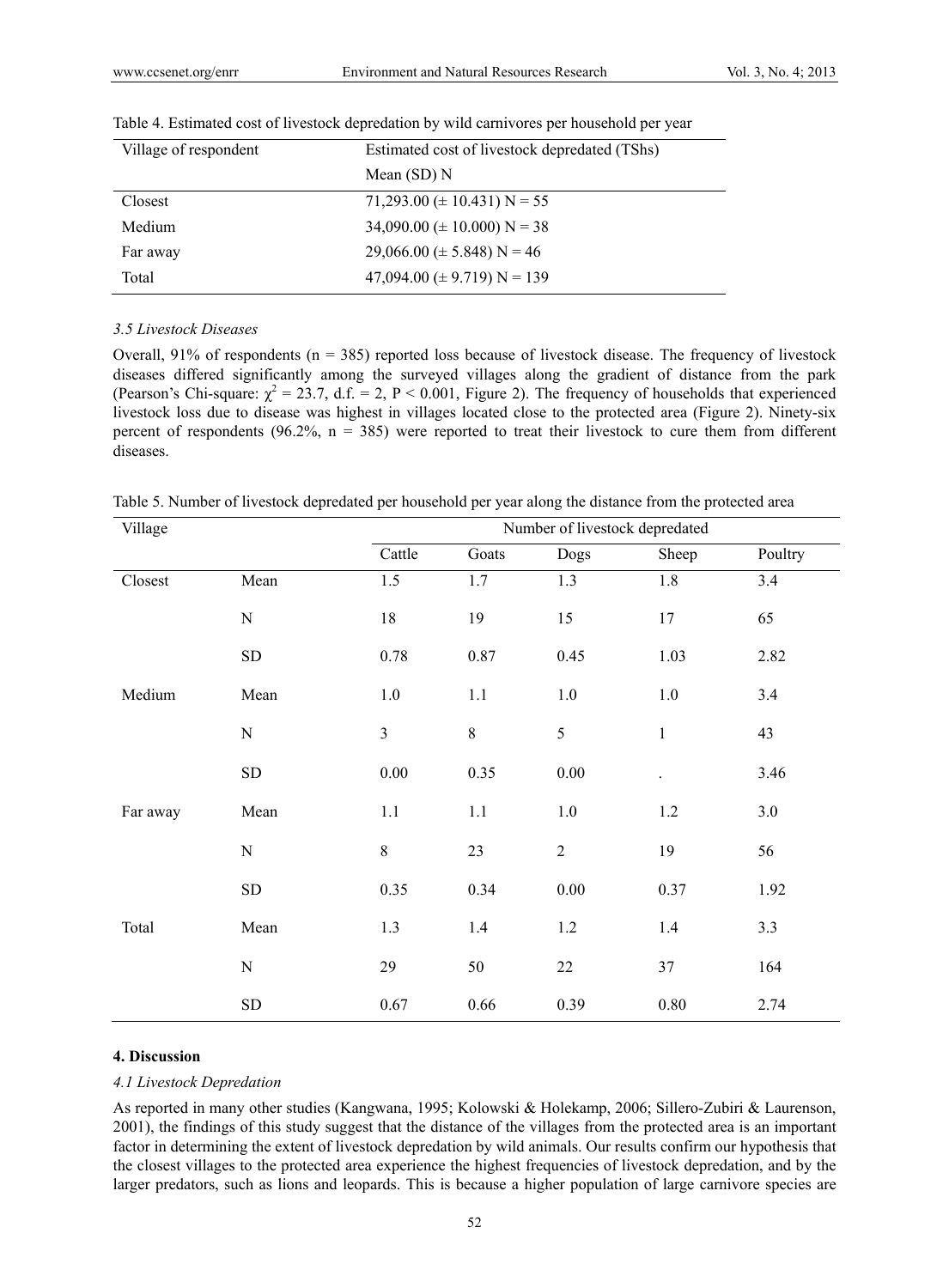found in the villages located close to the protected area (Holmern, Mkama, Muya, & Røskaft, 2006). Additionally, during the dry season when there is a shortage of pastures in village areas, livestock keepers may graze their herds near or inside protected areas, which will expose livestock to predators.

## *4.2 Wild Animals Involved in Livestock Depredation*

Many other studies in Tanzania (Holmern, Mkama, Muya, & Røskaft, 2006; Ikanda & Packer, 2008; Kissui, 2008; Nyahongo, 2007) have reported that the size of predators determines the size of the prey they depredate. Different wild animals were therefore involved in livestock depredation among the surveyed villages. Spotted hyena was reported to be the most destructive wild animal in all surveyed villages followed by small carnivores, including baboons, which were especially destructive in villages further away from the protected area. Hyenas were reported to be responsible for all types of livestock depredation, from cattle to poultry. Poultry were mainly depredated by small carnivores (mongoose, jackals and baboons), as well as hawks, due to their size and the size of the predators in question.

## *4.3 Measures Taken by Local Communities for Deterring Crop Raiders*

The results indicated that methods used to protect livestock from being depredated by wild animals differed significantly depending on the distance of the village from the protected area. Livestock keepers in villages located close to the protected area preferred constant guarding with arrows and spears during grazing. This may be because livestock keepers closer to the park continue moving with their livestock in pastures and sometimes engage in bushmeat hunting. The building of livestock enclosures (bandas) to protect livestock during the night and the use of guard dogs was mostly preferred in the villages furthest away from the protected area. This observation indicates that livestock keepers in farther villages might have insufficient grazing area similar to those near the protected area who sometimes graze illegally inside the park. Additionally, most local communities in the western Serengeti are agro-pastoralist; therefore, livestock keepers in the farther villages have no alternative grazing areas (especially during the farming season which requires a large portion of grazing land), forcing livestock keepers to graze relatively large numbers of livestock in small portions that are not cultivated.

## *4.4 Economic Loss*

Livestock depredation causes significant economic losses to households in the local communities surrounding the protected area. The total estimated mean loss by livestock depredation is higher compared to that reported in the same region by Nyahongo and Røskaft (2011). However, our study included poultry and domestic dogs which were not considered in Nyahongo and Røskaft's comparative study. The inclusion of poultry and domestic dogs might have elevated the level of predation or the numbers of predators might have increased in the study area. Our data cannot confirm the latter. The villages located closest to the protected area were reported to have the highest loss which may be because closer villages from the protected area have a higher number of large carnivores compared to the villages located farther away from the protected area. This type of livestock loss has a significant economic impact on rural communities (Hazzah, 2006; Ikanda, 2009). Loss of a single domestic animal to wildlife may create serious socio-economic consequences to affected families because livestock act as social capital and a sign of wealth in rural communities.

## *4.5 Livestock Diseases*

Livestock disease was the most important factor responsible for livestock losses in the western Serengeti (Nyahongo & Røskaft, 2011). The highest frequencies of deaths due to diseases were as hypothesised, experienced in villages located closest to the protected area. This may be due to local communities living close to the protected area who illegally graze their livestock inside the park, due to the shortage of pastures and water sources in their areas, especially during dry seasons. Interactions between wild and domestic animals increase the risk of disease transmission (Gortázar, Ferroglio, Höfle, Frölich, & Vicente, 2007). Encroachment of protected area for grazing might result in wildlife habitat degradation. Degradation and fragmentation are the main anthropogenic factors associated with the emergence of diseases in wildlife (Acevedo-Whitehouse & Duffus, 2009; Hudson, Rizzoli, Grenfell, Heesterbeek, & Dobson, 2002).

## **5. Conclusions and Recommendations**

## *5.1 Conclusions*

The results obtained from this study on livestock depredation by wild animals in the Serengeti Ecosystem revealed the following:

Livestock depredation differed significantly among the surveyed villages along the gradient of distance from the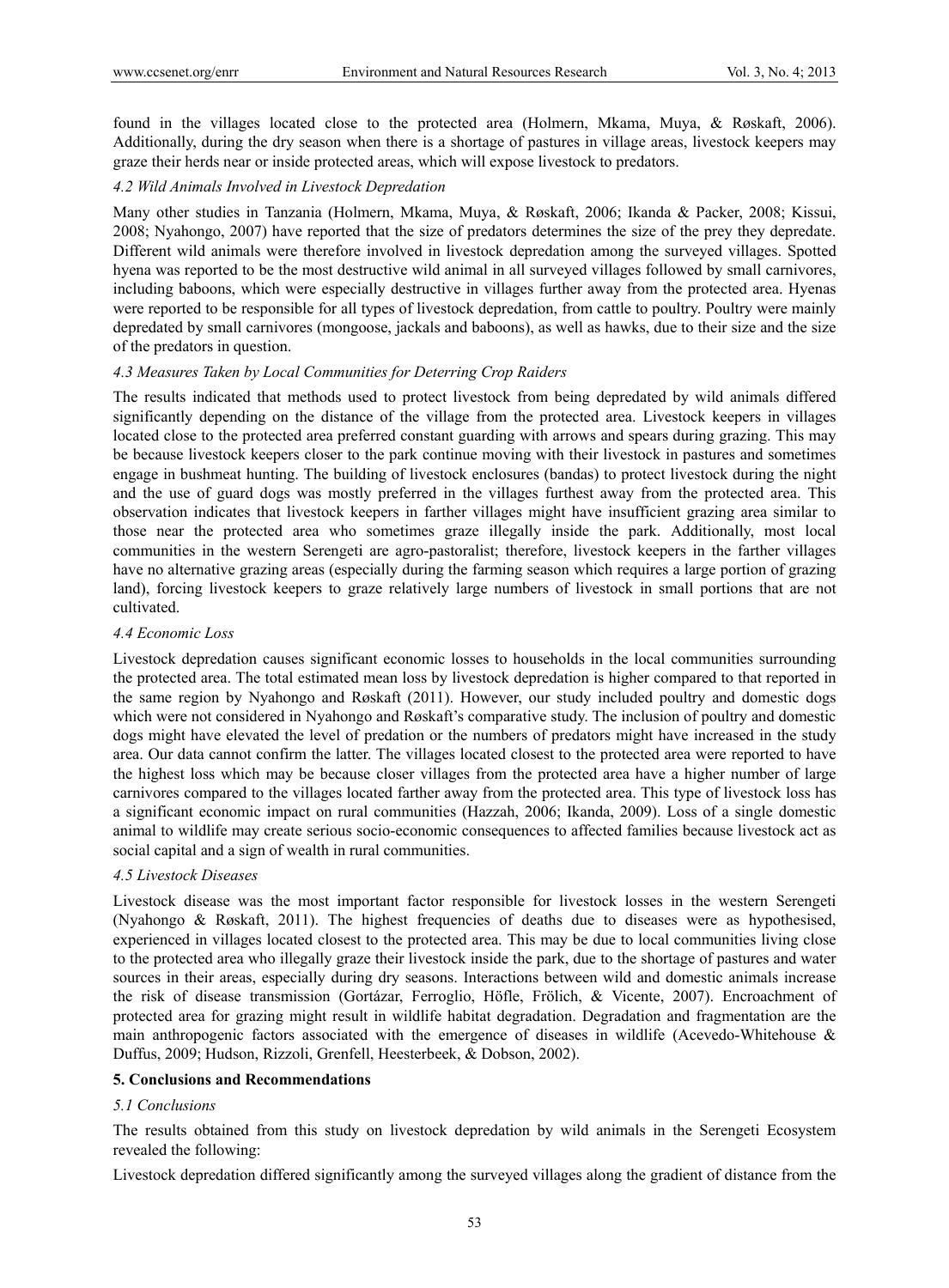park, with the lowest depredation in the farthest village from Serengeti National Park.

The spotted hyena was reported to be the most destructive wild animal in all surveyed villages followed by small carnivores, which were especially destructive in the medium and farthest villages.

Local communities around protected areas use different deterring methods to prevent livestock depredation by wild animals. The most common strategy used to prevent livestock depredation was to build livestock enclosures (bandas) to protect livestock at night, followed by constant guarding of livestock with bows and arrows when grazing in the field.

Livestock depredation causes a significant economic loss in households with villages located closest to the protected area having the highest household economic losses.

Livestock diseases were the main cause of livestock mortality. There were a higher percentage of households that experienced livestock loss due to disease in villages located closest to the protected area.

## *5.2 Recommendations*

To reduce livestock depredation in the study area, conservation stakeholders should support efforts of local communities to improve their bomas. Education to improve livestock husbandry skills is highly recommended. As diseases are reported by the majority of respondents to be the main cause of livestock loss in the area; we recommend that veterinary units be staffed with well-trained personnel, adequate facilities and substantial operational budgets to enable them to provide quality service to control, prevent, or eliminate livestock diseases. Also, not only villagers near protected areas, but also any residents, should be helped by veterinary units. There is a need for a strong and effective collaboration among conservationists, local communities, governments, and health agencies to control these diseases. Finally, we recommend an integrated study on livestock and wildlife diseases and their impact on household economies of local communities.

## **Acknowledgements**

We would like to thank the Wildlife Division (WD), and the Ministry of Natural Resources and Tourism for all assistance. In addition, we would like to thank the Tanzania Wildlife Research Institute (TAWIRI) for granting us permission to conduct this research and together with Norwegian University of Science and Technology (NTNU) for funding the data collection. We are also grateful to Tanzania National Parks (TANAPA) for allowing us to stay and work in Serengeti National Park. Finally, we thank the district and village leaders and our field assistants, all of whom contributed to the completion of this important study.

## **References**

- Acevedo-Whitehouse, K., & Duffus, A. L. (2009). Effects of environmental change on wildlife health. *Philosophical Transactions of the Royal Society B, Biological Sciences, 364*, 3429-3438. http://dx.doi.org/10.1098/rstb.2009.0128
- Baldus, R. D. (2004). Lion conservation in Tanzania leads to serious human-lion conflicts: with a case study of a man-eating lion killing 35 people. *Wildlife Division*.
- Campbell, K., & Hofer, H. (1995). People and wildlife: Spatial dynamics and zones of interaction. In A. R. E. Sinclair, & P. Arcese (Eds.), *Serengeti II: Dynamics, management and conservation of an ecosystem* (pp. 534-570). Chicago, Ⅲ: The University of Chicago Press.
- Dickman, A. J. (2008). *Investigating key determinants of conflict between people and wildlife, particularly large carnivores, around Ruaha National Park, Tanzania*. University College.
- Dickman, A. J. (2010). Complexities of conflict: the importance of considering social factors for effectively resolving human–wildlife conflict. *Animal Conservation, 13*, 458-466. http://dx.doi.org/10.1111/j.1469-1795.2010.00368.x
- Estes, A. B., Kuemmerle, T., Kushnir, H., Radeloff, V. C., & Shugart, H. H. (2012). Land-cover change and human population trends in the greater Serengeti ecosystem from 1984 – 2003. *Biological Conservation, 147*, 255-263. http://dx.doi.org/10.1016/j.biocon.2012.01.010
- Gortázar, C., Ferroglio, E., Höfle, U., Frölich, K., & Vicente, J. (2007). Diseases shared between wildlife and livestock: A European perspective. *European Journal of Wildlife Research, 53*, 241-256. http://dx.doi.org/10.1007/s10344-007-0098-y
- Graham, K., Beckerman, A. P., & Thirgood, S. (2005). Human-predator-prey conflicts: Ecological correlates, prey losses and patterns of management. *Biological Conservation, 122*, 159-171. http://dx.doi.org/10.1016/j.biocon.2004.06.006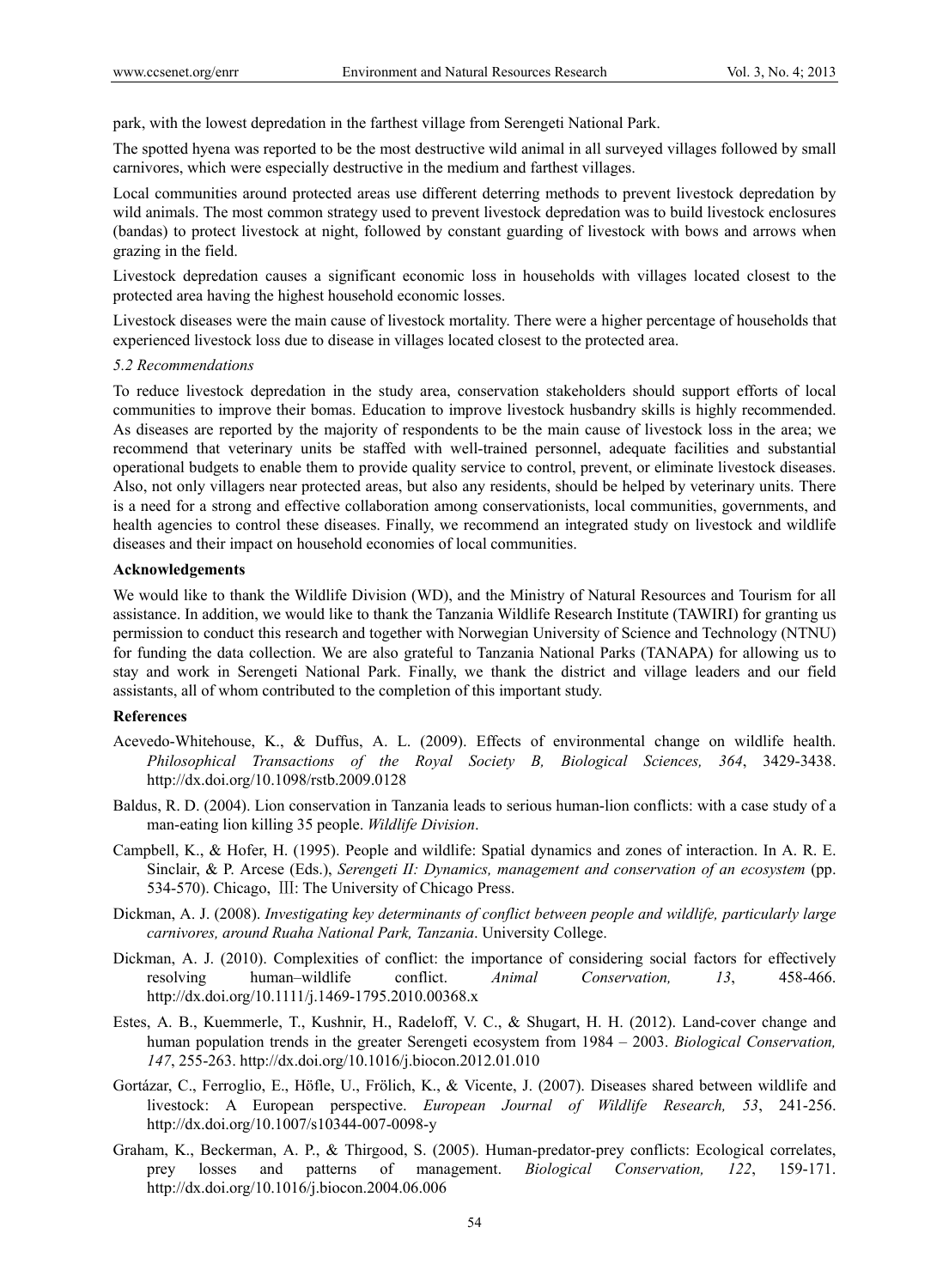- Hazzah, L. (2006). *Living among lions (Panthera leo): Coexistence or killing? Community attitudes towards conservation initiatives and the motivations behind lion killing in Kenyan Maasailand*. University of Wisconsin.
- Hodkinson, C., Davies-Mostert, H. T., Komen, H., & Snow, T. (2007). *Predators and farmers*. Endangered Wildlife Trust.
- Hofer, H., Campbell, K. L. I., East, M. L., & Huish, S. A. (1996). The impact of game meat hunting on target and non-target species in the Serengeti. In J. Taylor, & N. Dunstone (Eds.). *The exploitation of mammal populations* (pp. 117-146). London, UK: Chapman and Hall. http://dx.doi.org/10.1007/978-94-009-1525-1\_9
- Holmern, T., Mkama, S. Y., Muya, J., & Røskaft, E. (2006). Intraspecific prey choice of bushmeat hunters outside the Serengeti National Park, Tanzania: A preliminary analysis. *African Zoology, 41*(1), 81-87. http://dx.doi.org/10.3377/1562-7020(2006)41%5B81:IPCOBH%5D2.0.CO;2
- Holmern, T., Nyahongo, J. W., & Røskaft, E. (2007). Livestock loss caused by predators outside the Serengeti National Park, Tanzania. *Biological Conservation, 135*(4), 534-542. http://dx.doi.org/10.1016/j.biocon.2006.10.049
- Hudson, P. J., Rizzoli, A., Grenfell, B. T., Heesterbeek, H., & Dobson, A. P. (2002). *The ecology of wildlife diseases*. Oxford: UK Oxford University Press.
- Ikanda, D., & Packer, C. (2008). Ritual vs. retaliatory killing of African lions in the Ngorongoro Conservation Area, Tanzania. *Endangered Species Research , 6*, 67-74. http://dx.doi.org/10.3354/esr00120
- Ikanda, D. K. (2009). *Dimensions of a human-lion conflict: the ecology of human predation and persecution of African lions Panthera leo in Tanzania PhD*. Department of Biology, Norwegian University of Science and Technology.
- Inskip, C., & Zimmerman, A. (2009). Human-felid conflict: a review of patterns and priorities worldwide. *Oryx, 43*(1), 18-34. http://dx.doi.org/10.1017/S003060530899030X
- Kajembe, G. C., Mayeta, L., Nduwamungu, J., & Katani, J. Z. (2005). Resource use conflict management in Mpanga/Kipengere Game Reserve, Iringa, Tanzania. *Fifth TAWIRI Scientific Conference on "People and Wildlife: Promoting Conservation While Balancing Needs, Impala Hotel, Arusha, 2005"* (pp. 248-264). Tanzanua Wildlife Research Institute.
- Kangwana, K. (1996). Assessing the impact of human-elephant interactions. In K. Kangwana, (Ed.) *Studying elephants. AWF Technical Handbook No.7* (pp. 1-178). Nairobi: African Wildlife Foundation.
- Kangwana, K. F. (1995). Human-elephant conflict: The challenge ahead. *Pachyderm, 19*, 11-14.
- Kaswamila, A. (2009). Human wildlife conflicts in Monduli District, Tanzania. *International Journal of Biodiversity Science & Management, 5*(4), 199-207. http://dx.doi.org/10.1080/17451590903557526
- Kauzeni, A. S., & Kiwasila, H. L. (1994). *Serengeti regional conservation strategy: a socio economic study*. Institute of Resource Assessment, University of Dar Es Salaam.
- Kent, V. T. (2011). *The status and conservation potential of carnivores in semi-arid rangelands, Botswana the Ghanzi Farmlands: A case study*. Durham University.
- Kissui, B. M. (2008). Livestock predation by lions, leopards, spotted hyenas, and their vulnerability to retaliatory killing in the Massai Steppe, Tanzania. *Animal Conservation, 11*, 422-432. http://dx.doi.org/10.1111/j.1469-1795.2008.00199.x
- Kolowski, J. M., & Holekamp, K. E. (2006). Spatial, temporal, and physical characteristics of livestock depredations by large carnivores along a Kenyan reserve border. *Biological Conservation, 128*(4), 529-541. http://dx.doi.org/10.1016/j.biocon.2005.10.021
- Kushnir, H., Leitner, H., Ikanda, D., & Packer, C. (2010). Human and Ecological Risk Factors for Unprovoked Lion Attacks on Humans in Southeastern Tanzania. *Human Dimensions of Wildlife, 15*(5), 315-331. http://dx.doi.org/10.1080/10871200903510999
- Loibooki, M. (1997). *People and poaching: the interactions between people and wildlife in and around Serengetinational park*. University of Reading, UK.
- Loibooki, M., Hofer, H., Campbell, K. L. I., & East, M. L. (2002). Bushmeat hunting by communities adjacent to the Serengeti National Park, Tanzania: the importance of livestock ownership and alternative sources of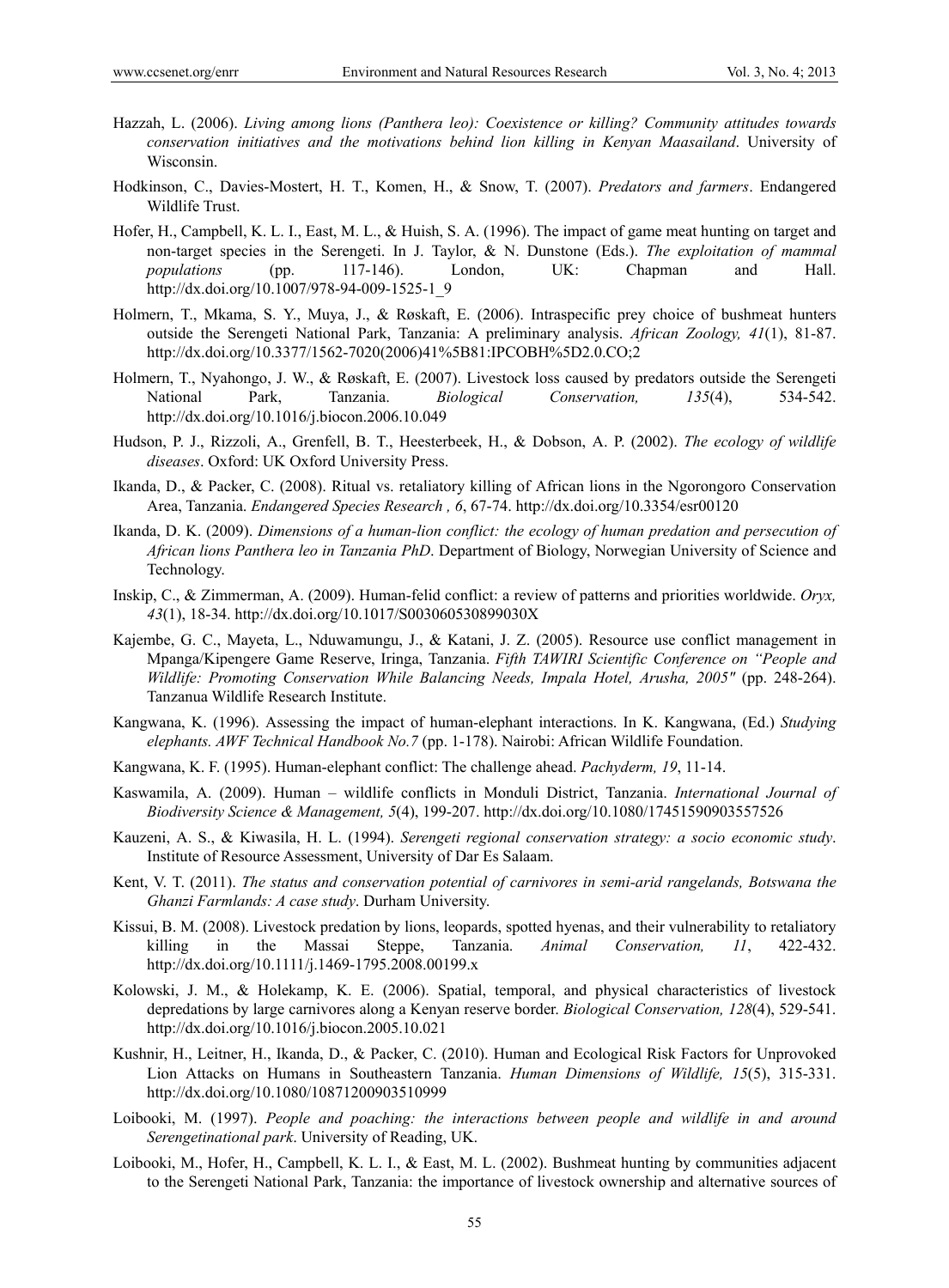protein and income. *Environmental Conservation, 29*(3), 391-398. http://dx.doi.org/10.1017/S0376892902000279

- Lyamuya, R., Masenga, E., Fyumagwa, R., & Røskaft, E. (2013). Human-carnivore conflict over livestock in the eastern part of the Serengeti ecosystem, with special emphasis on African wild dogs. *Oryx* in the press.
- Løe, J., & Røskaft, E. (2004). Large carnivores and human safety: A review. *Ambio, 33*(6), 283-288. http://dx.doi.org/10.1579/0044-7447-33.6.283
- Marker, L. L., Dickman, A. J., & Macdonald, D. W. (2005). Perceived effectiveness of livestock- guarding dogs placed on Namibian farms. *Rangeland Ecology and Management, 58*, 329-336. http://dx.doi.org/10.2111/1551-5028(2005)058%5B0329:PEOLDP%5D2.0.CO;2
- Masenga, H. E., & Mentzel, C. (2005). The African wild dogs (Lycaon pictus); Preliminary results from a newly established population in Serengeti-Ngorongoro ecosystem, northern Tanzania. *Proceedings of fifth annual TAWIRI scientific conference Arusha, Arusha, Tanzania, 2005* (pp. 8). Tanzania Wildlife Research Institute.
- Nyahongo, J. W. (2007). *Depredation of livestock by wild carnivores and illegal utilization of natural resources by humans in the Western Serengeti PhD*. Department of Biology, Norwegian University of Science and Technology.
- Nyahongo, J. W., & Røskaft, E. (2011). Assessment of livestock loss factors in the Western Serengeti, Tanzania. In A. Kaswamila (Ed.), *Natural Resource Management* (pp. 155-163). Rijeka, Croatia: Intech.
- Ogada, M. O., Woodroffe, R., Oguge, N. O., & Frank, L. G. (2003). Limiting depredation by African carnivores: the role of livestock husbandry. *Conservation Biology, 17*(6), 1521-1530. http://dx.doi.org/10.1111/j.1523-1739.2003.00061.x
- Ogutu, J. O., Bhola, N., & Reid, R. (2005). The effects of pastoralism and protection in the density distribution of carnivores and their prey in Mara Ecosystem of Kenya. *Journal of Zoology, London, 265*, 281-293. http://dx.doi.org/10.1017/S0952836904006302
- Olsen, A. K. E. (1998). *Overview of the communities surrounding the Ikorongo/Grumeti Game Reserves*. Ministry of Natural Resources and Tourism.
- Packer, C., Ikanda, D., Kissui, B., & Kushnir, H. (2005). Lion attacks on humans in Tanzania Understanding the timing and distribution of attacks on rural communities will help to prevent them. *Nature, London, 436*(7053), 927-928. http://dx.doi.org/10.1038/436927a
- Pennycuick, L., & Norton-Griffiths, M. (1976). Fluctuation in the rainfall of the Serengeti ecosystem, Tanzania. *Journal of Biogeography, 3*, 125-140. http://dx.doi.org/10.2307/3038141
- Quigley, H., & Herrero, S. (2005).Characterization and prevention of attacks on humans. In R. Woodroffe, S. Thirgood, & A. Rabinowitz (Eds.), *People and wildlife: Conflict or coexistence?* (pp. 27-48). Cambridge, UK: Cambridge University Press.
- Røskaft, E., Händel, B., Bjerke, T., & Kaltenborn, B. P. (2007). Human attitudes towards large carnivores in Norway. *Wildlife Biology, 13*(2), 172-185. http://dx.doi.org/10.2981/0909-6396(2007)13%5B172:HATLCI%5D2.0.CO;2
- Sillero-Zubiri, C., & Laurenson, M. K. (2001). Interactions between carnivores and local communities: Conflict or coexistence? In J. L. Gittleman, S. M. Funk, W. D. MacDonald, & R. K. Wayne (Eds.). *Carnivore conservation.* (pp. 107-122). Cambridge, UK: Cambridge University Press.
- Sitati, N. W., Walpole, M. J., & Leader-Williams, N. (2003). Predicting spatial aspects of human-elephant conflict. *Journal of Animal Ecology, 20*, 667-677.
- Thirgood, S., Woodroffe, R., & Rabinowitz, A. (2005). The impact of human-wildlife conflict in human lives and livelihood. In R. Woodroffe, S. Thirgood, & A. Rabinowitz (Eds.). *People and wildlife, Conflict or coexistence?* (pp. 13-16). Cambridge, UK: Cambridge University Press.
- Ukio, I. G. (2010). *Husbandry practices and mitigation of human-carnivore conflicts. A case study of the Maasai Steppe, Tanzania*. School of Environmental Sciences, University of KwaZulu-Natal, .
- URT. (2003). Population and housing censuses. In P. S. O. P. C. (Ed.), *Bureau of Statistics*. Dar es Salaam, Tanzania: United Republic of Tanzania, Government Printer.
- Woodroffe, R., & Frank, L. G. (2005). Lethal control of African lions (*Panthera leo*): local and regional population impacts. *Animal Conservation, 8*, 91-98. http://dx.doi.org/10.1017/S1367943004001829